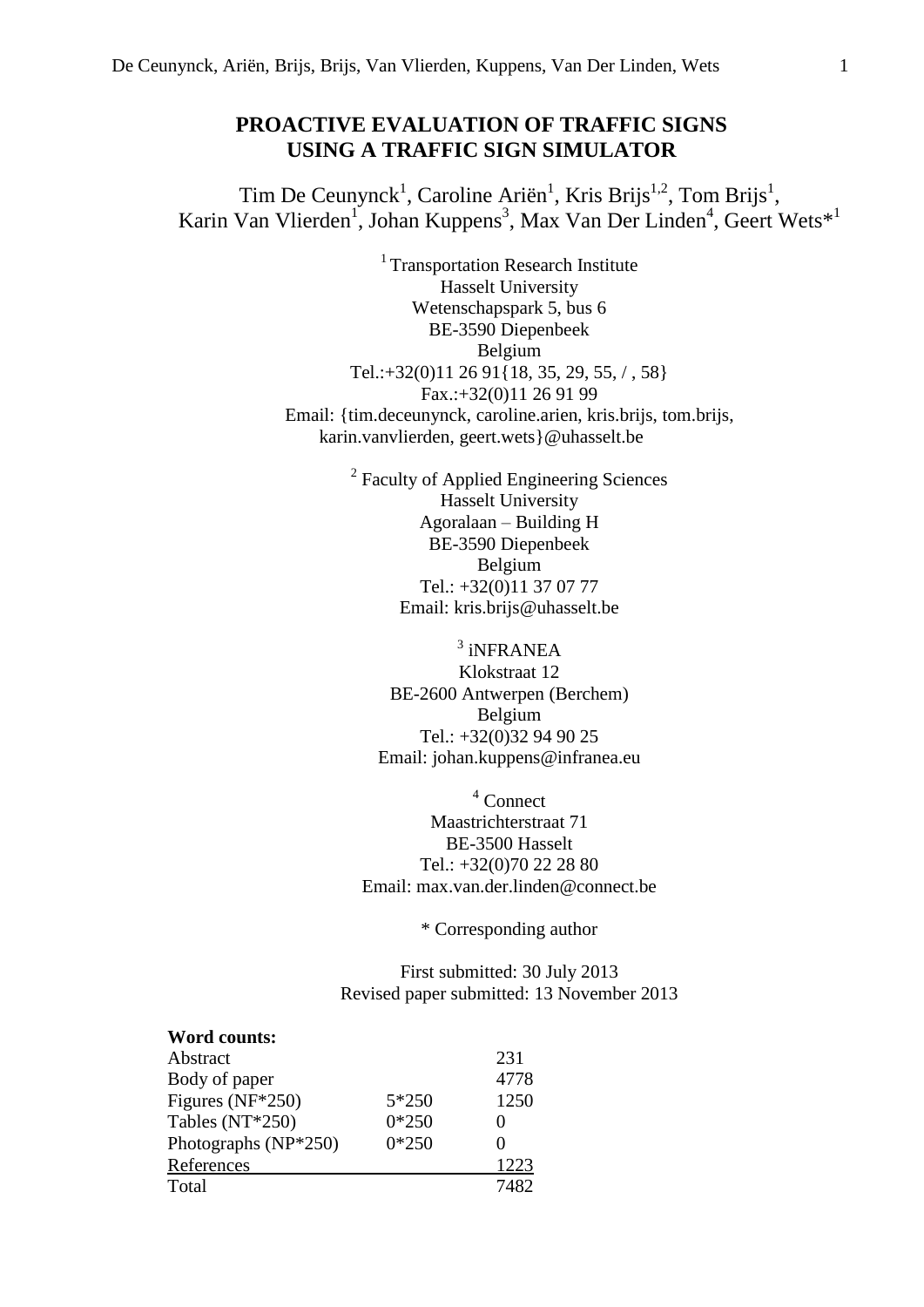Traffic signs and pavement markings are a crucial aspect of road design since they are essential sources of information for road users to calibrate their driving behavior, evaluate route possibilities and cope with unexpected events. A proactive evaluation of (the quality of) these road design elements will help to improve the safety performance of the roadway. This paper presents the Traffic Sign Simulator, an innovative research tool to study the influence of these elements on road users' routing decisions, lane choice and visual behavior, to investigate road users' comprehension of these signs, and to collect suggestions for improvements.

Using a driving simulator mock-up, participants navigate through a full HD video from route(s) in which the planned traffic signs have been digitally implemented using specialized software for camera-tracking and 3D video-integration. Participants' route and lane choice and their visual behavior (using eye-tracking) are monitored while driving through the scenario(s). Laptop pre- and post-tests are applied to collect additional in-depth information concerning the participants' processing, comprehension and general evaluation of the traffic signs and suggestions for improvement.

The paper illustrates the possibilities of the Traffic Sign Simulator with a case study that examined the effectiveness of temporary work zone signalization (i.e., traffic signs, digital information panels and pavement markings) as it was used during the reconstruction works on the Vilvoorde fly-over near Brussels, one of the busiest interchanges in the Belgian motorway network.

**Keywords:** Proactive evaluation, ex-ante evaluation, traffic signs and pavement markings, Traffic Sign Simulator, work zones, detour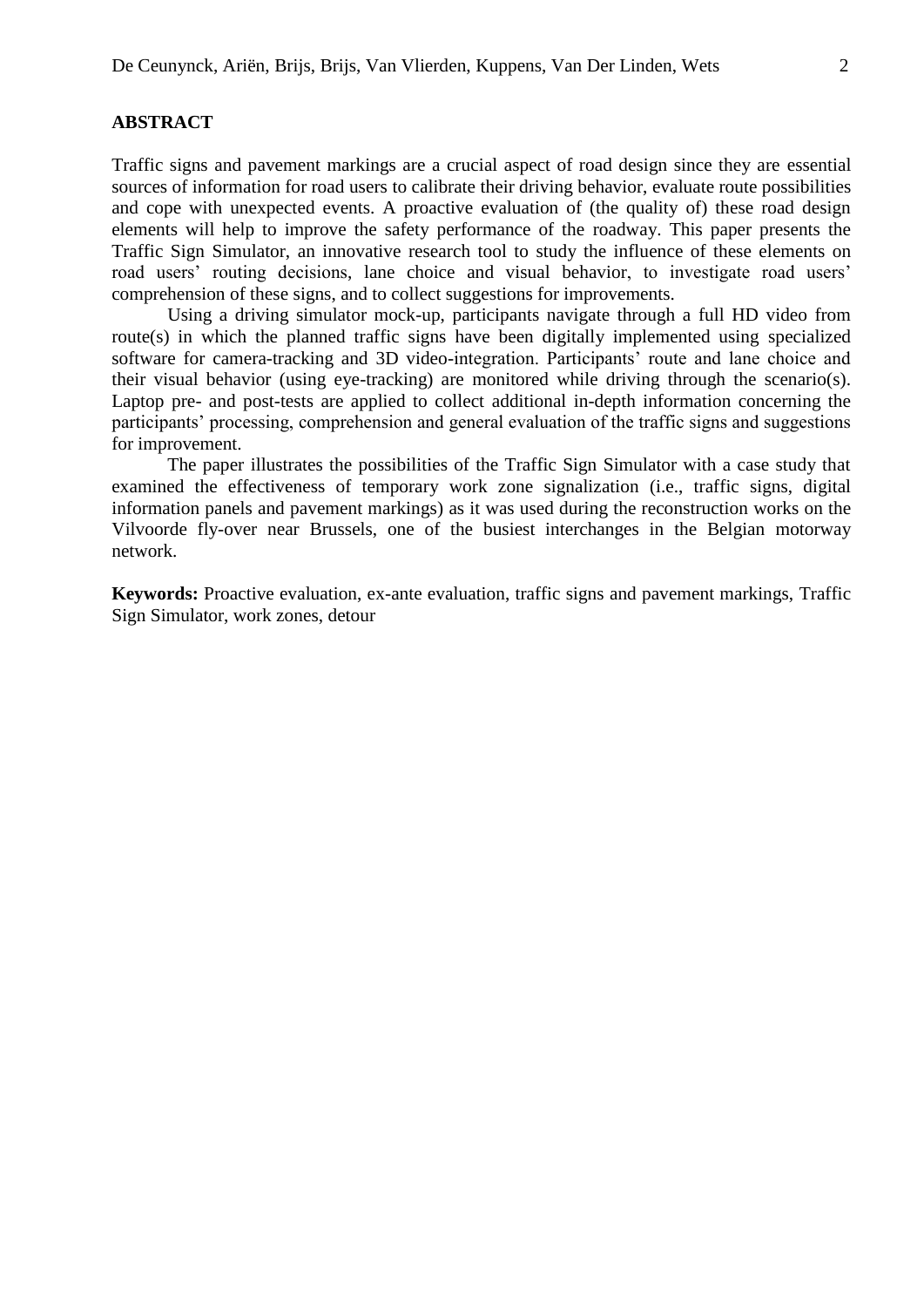#### **INTRODUCTION**

Road crashes and casualties lead to high physical, psychological, material and economic costs. Measures to improve road safety have mainly focused on reducing the number of serious crashes at existing locations. However, a shift towards a more proactive approach is needed in order to further improve road safety. This proactive approach is the core element of the 'Sustainable Safety' principle which aims to prevent (serious) crashes and injuries by applying intrinsic safe road design which takes human's limited capabilities into account, as opposed to traditional reactive approaches that aim to solve problems after they establish themselves on field, such as black spot treatments *(1)*. The importance of a shift towards more proactive road safety planning is acknowledged by several other policy documents as well (e.g. *(2–4)*). Also safety researchers and policy makers in other fields such as aviation (e.g. *(5)*), health care (e.g. *(6)*), and the petrochemical industry (e.g. *(7)*) are highly aware of the importance of proactively preventing crashes from happening.

Traffic signs and pavement markings are crucial aspect of road design since they are one of the main information sources for the road user to calibrate driving behavior, to evaluate route possibilities and to cope with unexpected events *(8–11)*. Research shows that the inappropriate positioning of traffic signs leads to higher reaction times and detection errors *(12)*. Therefore, traffic signs and pavement markings are an important safety element in the road environment. A proactive evaluation of (the quality of) these road design elements will help to improve the safety performance of the road design. The Traffic Sign Simulator presented in this paper is a tool that has been developed for this specific purpose.

## **BACKGROUND**

Before describing the effectiveness of traffic signs and providing an overview of already existing research methods to investigate traffic sign effectiveness, we will define what the term 'traffic sign' refers to in this paper.

According to the Manual on Uniform Traffic Control Devices (MUTCD) *(9)*, "traffic control devices notify road users of regulations and provide warning and guidance needed for the uniform and efficient operation of all elements of the traffic stream in a manner intended to minimize the occurrences of crashes". The manual describes guidelines for signs, markings and traffic signals, which are thus included in the concept 'traffic control device'. Castro and Horberry *(8)* on the other hand use a wider definition of 'traffic signs' that was proposed by the International Commission of Illumination *(13)* and U.K. Department of Transport *(14)*. They define 'traffic signs' as "an integral part of the road environment that can include not only upright signs giving warnings and instructions to traffic, speed limits, directions and other information, but also road markings, traffic light signals, motorway matrix signals, zebra and pedestrian crossings, cones and cylinders used at road works and variable message signs". In this paper, the term 'traffic sign' is used in the wider sense to describe all traffic control devices listed above.

The effectiveness of traffic signs according to Castro and Horberry *(8)* is dependent upon four processes: (a) sign detection (b) sign readability, (c) sign comprehension and (d) sign-induced action. The road user should be able to successfully pass through these four stages if the traffic sign is correctly designed and positioned. The design standards for signs contain a variety of requirements and are indicated by the picture below (figure 1). This list of requirements is not exhaustive. For instance Gartner et al. *(15)* add the signal value (i.e. the value of the sign for a road user), the coding system and the information processing capabilities as well as the educational background of the road users to the information processing of traffic signs.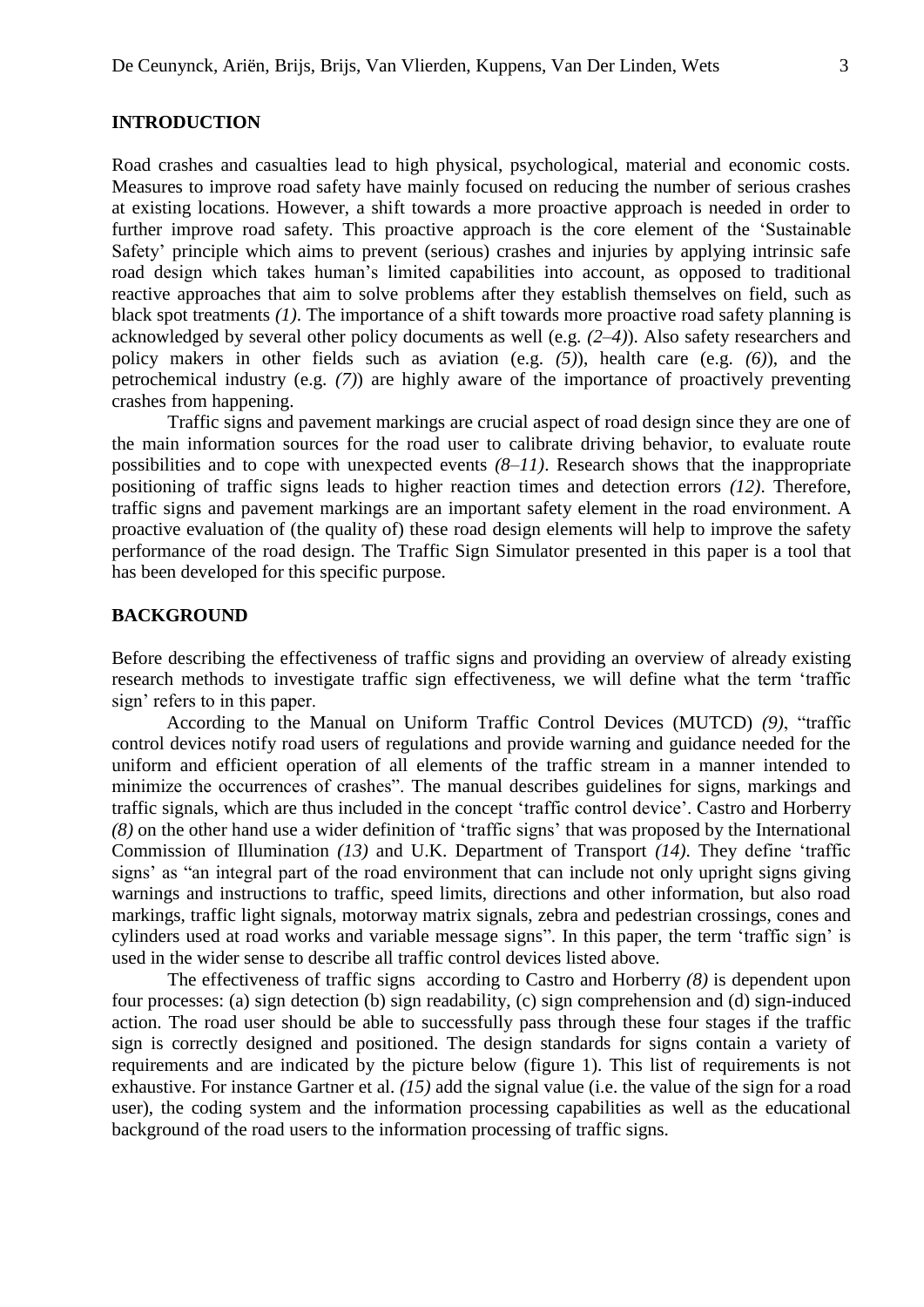

**FIGURE 1 Four stages of traffic sign perception and their requirements** *(8)***.**

Since the development of uniform standards for traffic signs around the thirties, various studies have been carried out to investigate ways to design traffic signs more effectively and better tuned to road users' information processing capabilities. A number of existing research tools or techniques can be distinguished. We briefly discuss them below.

#### **Paper-and-Pencil Method**

The most basic technique is the paper-and-pencil method. For the evaluation of planned traffic signs in practice, this method implies that a hard copy or a digital copy of for instance a temporary traffic control plan is shown to a number of people who were not involved in the development of the plan. They are asked to note their considerations and recommendations for improvement. These people can be either professionals or laymen. Ideally, both are questioned, since they can provide interesting feedback from a different point of view.

The most important disadvantage of the technique is that it requires a lot of imagination to mentally picture the real-life layout of the plan. These mental images can differ between respondents, they may contain errors and some information could be lacking, resulting in biased and/or incomplete input. Experts, on the other hand, can only try to predict the performance of drivers, instead of monitoring their actual performance while navigating through the design *(16)*. Therefore, sign detection, readability and understanding can only be evaluated indirectly, and behavioral responses cannot be empirically assessed.

# **Laptop Tests**

In studies using laptop tests, participants are exposed to pictures and/or videos about road environments containing traffic signs, or to general questions about traffic sign position, understandability, readability, etc. Laptop testing is a flexible and low-cost tool to execute a wide range of traffic sign assessments, going from very practical questions about particular situations to more fundamental research questions relating to visibility, conspicuity, understandability and (stated) behavior. For example, Borrowsky et al. *(17,18)* use a series of pictures of road scenes in laptop tests to link traffic sign location to driver expectancy *(17)* and driver experience *(18)*. Crundall and Underwood *(19)* use comparable techniques to analyze the priming function of road signs. An important drawback is the limited dynamics and realism of the situations, which can lead to some biases introduced by the information provided by the researcher to the participant, and to incomplete input from the participant.

# **Eye Movement Studies**

Eye movement studies make use of an eye-tracker to monitor drivers' visual (search) behavior in order to analyze what signs drivers look at, for how long, and in which order. The main advantage of eye tracking is that it is a direct and objective measure for sign detection since eye movements are relatively involuntary and free from bias due to instructions (10). A disadvantage is that eye fixations do not guarantee that the object is internally processed (the common 'look but fail to see' error *(20)*), and, vice versa, that even without a fixation an object can still be perceived and/or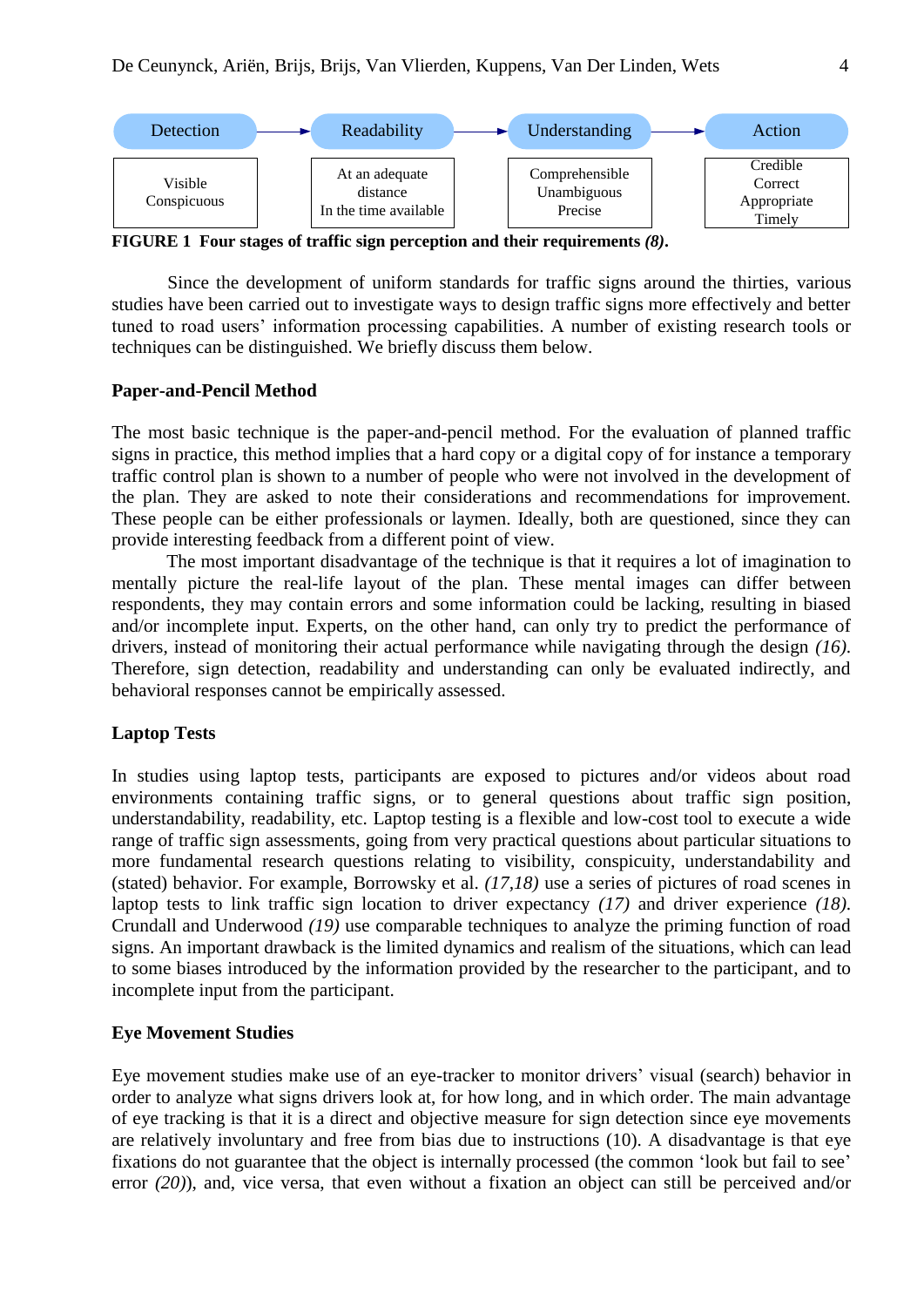interpreted. This also appears from the model by Castro and Horberry *(8)*, where it is indicated that detection is only the first step. Eye movement studies are mostly used in combination with other research tools, such as driving simulators or instrumented vehicles.

#### **Field Experiments**

In field experiments, the researcher can either make use of the existing road environment to do an on-field data collection, or a real life test layout can be implemented.

# *Field experiments – public road*

On-road testing is highly realistic, but has some important drawbacks as well. Methodologically, the experimenter has only limited control, and ethically, the safety of study participants and other road users might be compromised, especially when being exposed to complex test situations.

The data can be collected in three ways, i.e., on-site observation, in-vehicle observation with trained observers on board, and by means of an instrumented vehicle (i.e., so-called 'naturalistic driving studies').

On-site observations about the impact of traffic signs collect generic observable characteristics of the vehicles passing a certain location. For instance, Erke et al. *(21)* examine the effects of different messages for route guidance on Variable Message Signs (VMS) using route choice, driving speed and braking behavior. Gates et al. *(22)* study the impact of various sign conspicuity enhancements using traffic operations data, such as vehicle speeds, edge line encroachments and stopping compliance. Important advantages of on-site observations are the non-intrusive nature of the data collection (road users are generally unaware of being monitored) and the large sample size (i.e. all vehicles passing the study location). The main shortcoming is that only parameters describing the revealed behavior can be collected, while factors inducing the behavior cannot be identified.

In studies that apply in-vehicle observations, participants drive a normal car while accompanied by one or more trained observers. The participants' driving behavior is monitored by the observer(s) using a number of observable qualitative or quantitative indicators. An advantage is that more detailed driver behavior data can be collected than in on-site observations. An important drawback is that the presence of the observer(s) can lead to some test biases, for instance showing more socially desirable behavior. Inter- and intracoder reliability issues may also reduce the reliability of the data collection. Furthermore, these observation techniques generally provide little insight in factors leading to the performed behavior. Alternatively (or additionally), participants can be asked to verbally report on certain aspects of traffic signs they pass. Verbal reports have the advantage that they may provide some information about the internal processes of participants that play a role, although participants are likely to omit some information they implicitly use, especially under high mental load *(10)*. In an alternative but related approach by Garvey et al. *(23)*, participants are positioned in the passenger's seat and are asked to read a traffic sign aloud as soon as the sign is readable.

Finally, we have the instrumented vehicle, i.e., a car equipped with technology that automatically records a number of driving parameters and captures driver behavior on video. This allows a less intrusive data collection because the researcher is not physically present in the vehicle, which can reduce some test biases *(24)*. The collected data from an instrumented vehicle are also much richer and videos can be reviewed multiple times or by multiple researchers to ensure reliability and to increase the number of parameters that can be collected. To the best of our knowledge, no studies have used instrumented vehicles with the specific purpose to assess traffic signs yet, but data collected from running projects such as SHRP2 *(25)* are expected to be used for this purpose in the future. A major challenge for such projects will be to identify and analyze the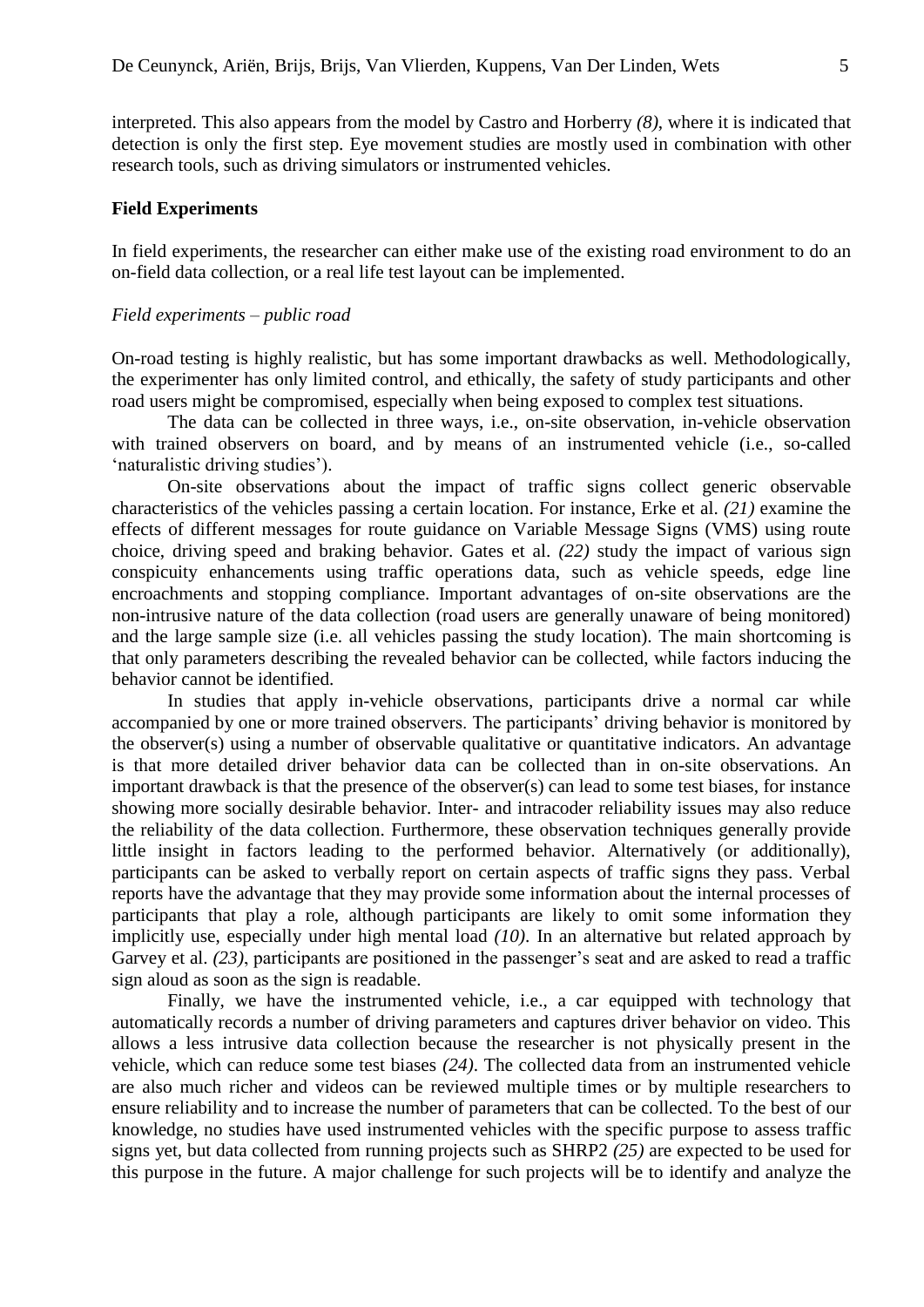data of interest from the huge data warehouses. Limited control over the experiment can be an important drawback.

# *Field experiments – test track*

It is also possible to implement a real-life test setting on a closed test track (e.g. *(26)*). An advantage compared to experiments on the public road is that safety can be ensured by the controlled environment. An important disadvantage of the technique is however that the cost of implementing a realistic test track can be very high. There will also be a lack of interaction with other road users, and the driving experience will be more artificial than on the public road.

# **Driving Simulator Studies**

In driving simulator studies, participants sit in a mock-up and navigate through a virtual road environment projected on a screen. Low-level simulators have a fixed mock-up and use one or more computer screens for scenario visualization. High-level simulators on the other hand are more advanced and use a mock-up mounted on a moving base platform and virtual projection on large screens (e.g. 180° to 360°) *(27)*. For evaluating traffic signs, two types of driving simulator studies can be distinguished. Either a virtually simulated road environment is created, or real-life video footage is being used.

# *Driving simulator – virtual simulation*

In these studies, a virtual road environment is created, containing particular scenes of interest with particular traffic signs. The driving simulator logs detailed information about a large number of driving behavior parameters, including speed, acceleration, gear use, lane position, etc., and can be combined with an eye tracker to synchronically log visual behavior. This set up was used by for instance Dutta et al. *(28)*, who explored possibilities to maximize road users' understanding of variable message signs.

Other important advantages are the experimenter being fully in control over the road infrastructure and environment, thereby included the interaction with other (virtual) road users, and the guaranteed safety for road users *(29)*. A major issue is the extent to which behavior in the simulated environment corresponds to participants' actual driving behavior in a real-life environment *(27)*. It must be said however that there is enough research showing that driving simulators generally reach high relative validity (i.e. mutually comparing different scenarios in the driving simulator) *(29,30)*. The realism of a driving simulator scenario can be improved by exactly replicating the scenario from existing road environments (e.g. *(30,31)*), or from road plans (e.g. *(16)*). However, even in high-fidelity driving simulators, there are limits to the visual realism that can be offered, which is an important disadvantage compared to on-field studies and applications using video footage. There is also a risk of participant drop-out due to simulator sickness.

# *Driving simulator – video footage based*

Video footage based driving simulations try to create a more realistic driving scene than traditional driving simulator studies that use a virtual road environment. Charlton *(32)* used such a tool to study conspicuity, memorability, comprehension and priming of a number of different road hazard warning signs. Lai *(33,34)* used a video footage based driving simulator to analyze the effects of different color schemes and message lines of VMS on driver performance, and to analyze drivers' comprehension of traffic information on graphical route information panels (GRIP).

These driving simulator studies are well-suited to study detection, readability and understanding of signage because the real-life road environment is presented in a more realistic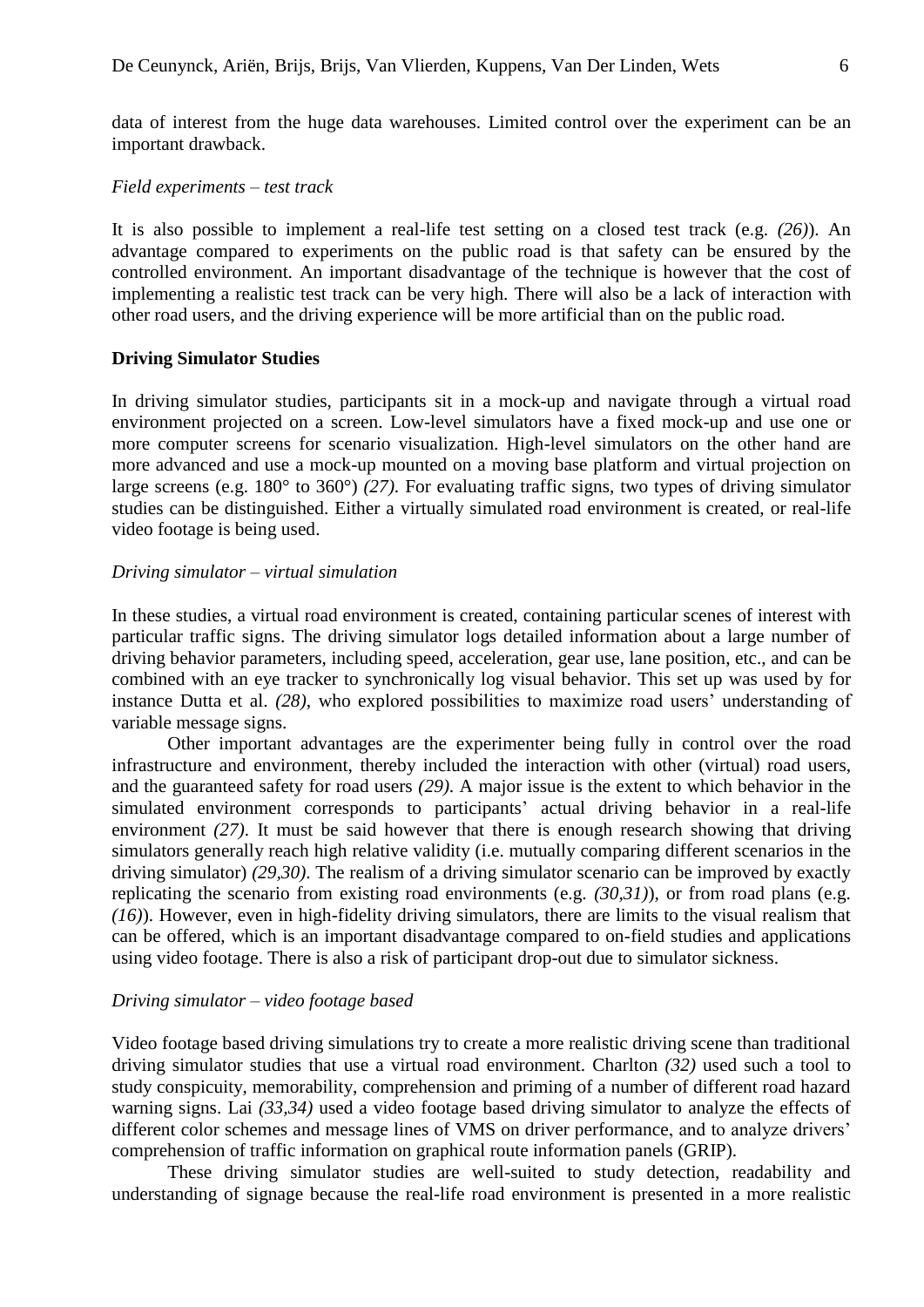setting than for instance in a laptop test. Yet, this technique generally does not provide many possibilities to directly study behavioral aspects since there are little possibilities to interact with the video. Put differently, participants are not really controlling their driving through the road scene, and they are therefore not interacting with the road environment. Instead, the driving simulator is mainly used as a more realistic setting to show the video. Another disadvantage is that researchers only have limited control over the experiment because they cannot alter the recorded road environment. Yet, recent improvements in digital image processing allow to integrate virtual objects in a video-taped road environment. Notwithstanding, until so far, research *(33,34)* using these more advanced techniques has only been focused on minor changes, such as the addition of a particular traffic sign or the replacement of an existing traffic sign by a different one.

## **TRAFFIC SIGN SIMULATOR – DESIGN AND CASE STUDY**

Since all methods have their advantages and drawbacks, it is recommended to combine several research methods when experimentally investigating traffic sign effectiveness *(10)*. The Traffic Sign Simulator described in this paper is an innovative research tool that combines a number of techniques to analyze road users' detection, readability, understanding and behavior in an integrated way.

The core of the research tool is that participants can really operate a simulator mock-up and thus have active control over their driving when being exposed to a real-life full HD video recorded road environment in which a variety of 3D virtual traffic signs (ranging from signs, pavement markings and variable message signs to signs used in work zones and advertisement panels) have been digitally integrated using specialised software for camera-tracking and 3D video-integration. Participants' accelerations and decelerations (e.g., gas and brake pedal), as well as their route and lane choices (e.g., indicator and steering wheel) and their visual behavior (using an eye-tracker) are monitored while navigating through the different scenarios.

In addition to this video-based driving test, laptop pre- and post-tests are used to collect additional information concerning the participants' understanding and general evaluation of the traffic signs, and their suggestions for improvement. As such, this approach ensures that the strengths of different research techniques are fully utilized and combined.

## **Scenario Production**

First, the route(s) of interest are filmed using a high-resolution RED-cam camera with a wideangle lens that allows to collect video footage in full-HD resolution (4096 x 2304 pixels in 16:9 aspect ratio). The camera is mounted on the hood of a minivan, so that the footage is filmed from the viewpoint of a normal car driver. The minivan should drive as much as possible at a constant driving speed. In case the driving speed during recording is lower than the customary driving speed on the route, the number of 'frames per distance' can be improved; the camera films at a constant rate of 25 frames per second, but the distance that is traveled between two frames that are taken by the camera is reduced by recording at a lower speed, which improves the quality of the final scenario film. For safety reasons, it can be recommended to guide the camera van with police cars, for instance when recording at lower speeds on a motorway.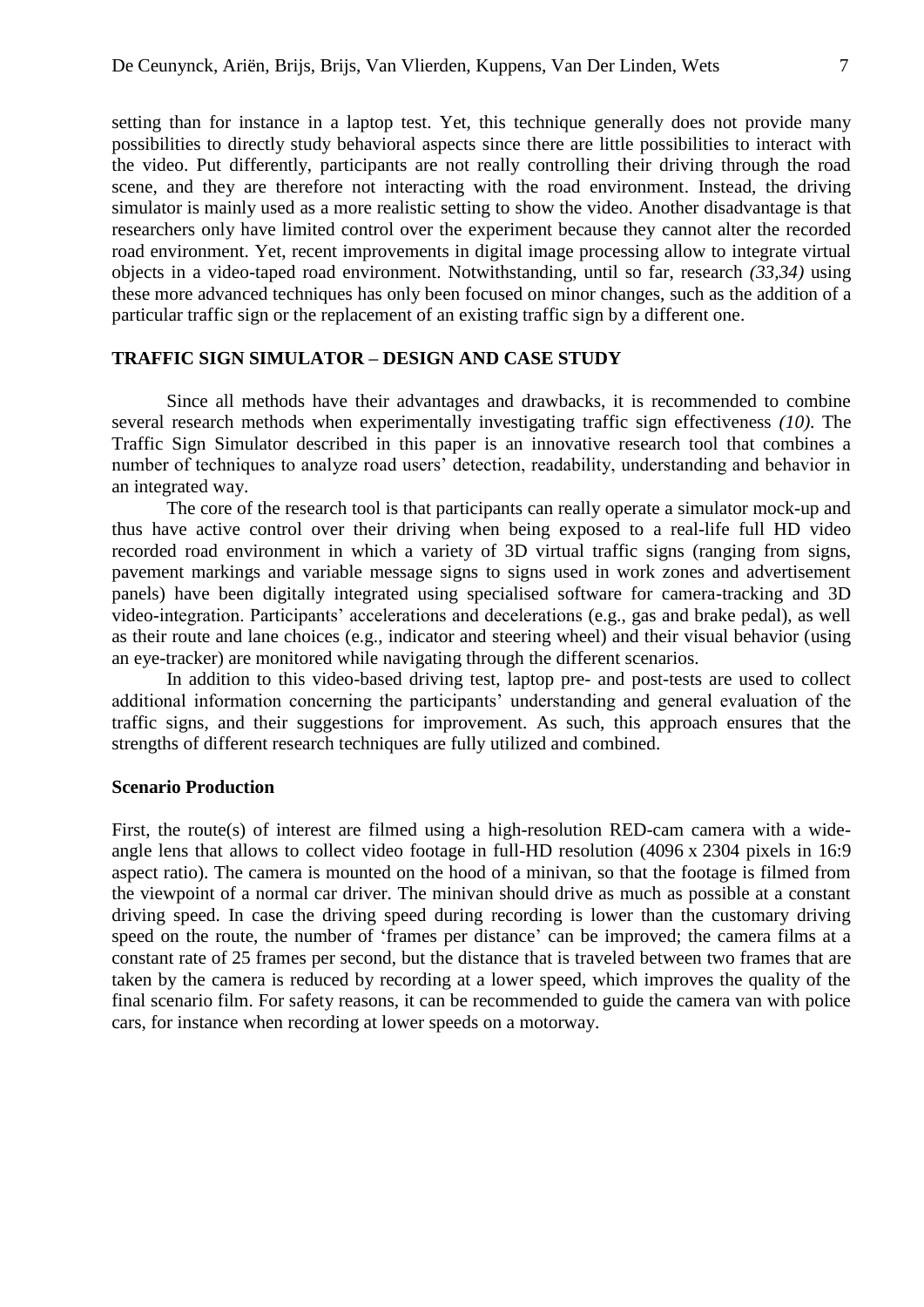

a) Step 1: optimizing image quality



b) Step 2: camera-tracking of 3D reference points



c) Step 3: video-integration of 3D object models



d) Step 4: Rendering and masking: generating 25 photorealistic frames/second. **FIGURE 2 Four-step process to insert signage of interest in video.**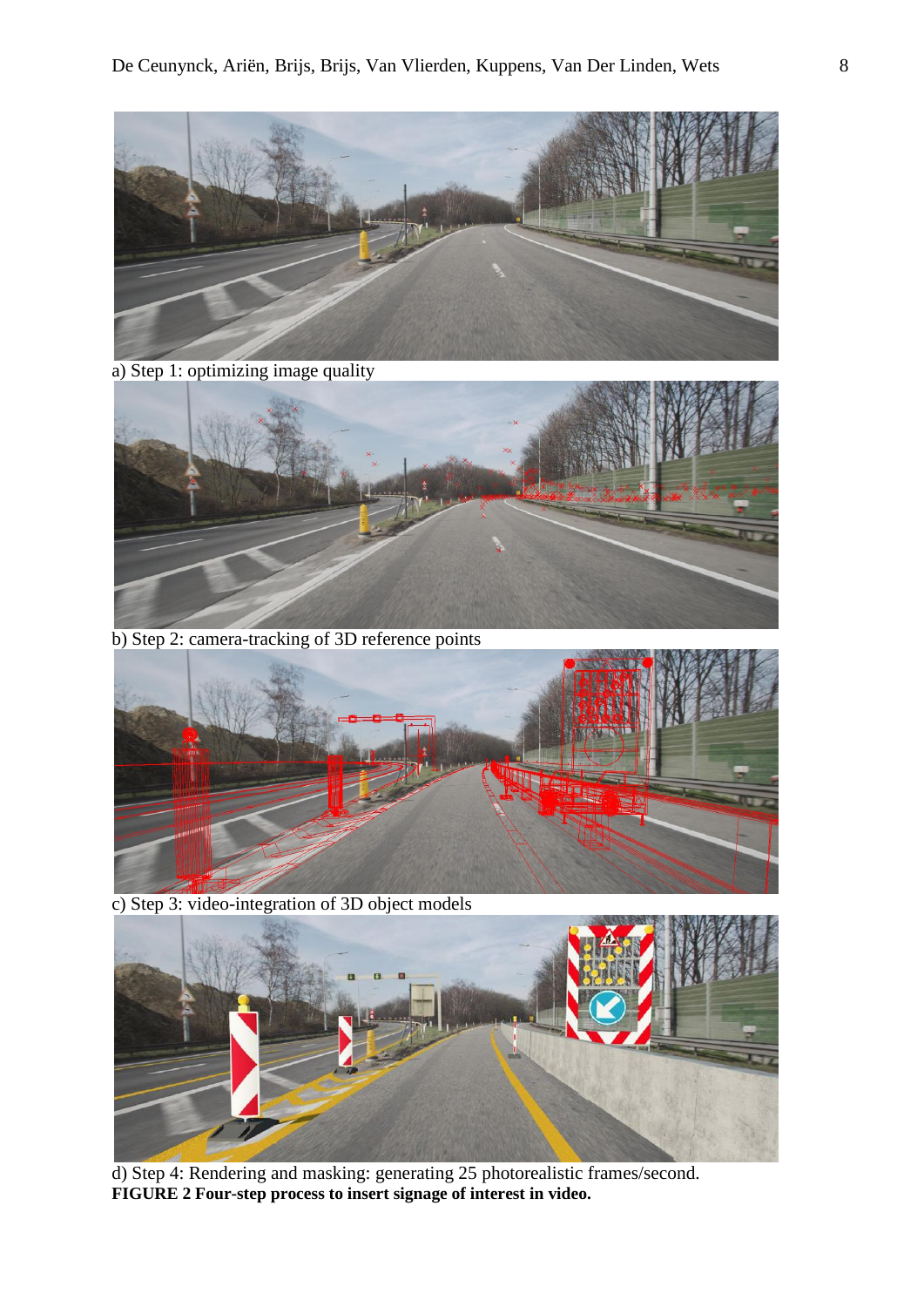Next, the traffic signs of interest are digitally integrated in the video footage by means of an innovative technique using specialized software for camera-tracking and video-integration. In the Vilvoorde case, it means that all planned traffic signs for the project are digitally inserted into the video. This is a semi-automatic process that is done in four steps (see figure 2):

- In the first step, the original HD footage is optimized by adjusting brightness, color contrast and balance.
- In the second step, existing reference points in the image are identified using specialized 3D software. This step is called camera-tracking.
- In the third step, 3D object models of traffic signs are positioned in the virtual 3Denvironment.
- The final step includes rendering and masking of the object models. Rendering means that a realistic digital image from the 3D object model is generated to be displayed in the video. Masking means that the simulated objects are hidden behind real-world objects in the video when the real-world objects are in reality more proximate. This process is not straightforward and is much more complicated than the reverse, i.e. covering a real-world object behind a simulated object. Integrating simulated digital objects realistically in a real world video requires both techniques. Using these techniques, 25 photorealistic frames per second are created.

# **Driving Mockup and Eye-Tracker**

During the driving simulator experiment, the participant is seated in a fixed-base mock-up in front of a large seamless curved screen on which the HD-video (25 photorealistic frames per second) is projected (see figure 3). Participants can speed up and slow down the video by means of the accelerator and the brake pedal. Because both the constant speed of the minivan during the filming of the route and the proportion of participants' acceleration/deceleration compared to this driving speed are known, an indication of participants' driving speed can be derived afterwards. Participants can indicate their route choices and lane changes by means of the indicator and by using the steering wheel. Based on this data, the number of lane changes and the route choices are evaluated.

Eye movements are recorded by faceLAB 5.0 (Seeing Machines, Canberra, Australia), a video-based, dash-mounted eye tracking system. The FaceLAB system can track eye movements via the relationship between the pupil and the reflection of the infrared light on the cornea. The system runs at a sampling rate of 60Hz and an accuracy of approximately  $0.5^{\circ}$  of visual angle  $(\sim1^{\circ}$ at the periphery). With the current configuration, the system can accommodate head rotations of  $+/-45^{\circ}$  and gaze rotations of  $+/-22^{\circ}$  around horizontal-axis, allowing participants to have large freedom of movement. Additionally, the faceLAB system can make estimates outside the viewing angle (e.g., glances to a side mirror), based on head movement and tracking of facial features. An overlay of the video and the logged eye tracking is used afterwards to derive parameters which are related to the detection of the traffic signs, such as the number of glances at a certain traffic sign per participant or the number of participants with or without detection moment for a certain traffic sign (see figure 4b and 4c further down this paper for an illustration). Eye Works software is used to carry out these analyses.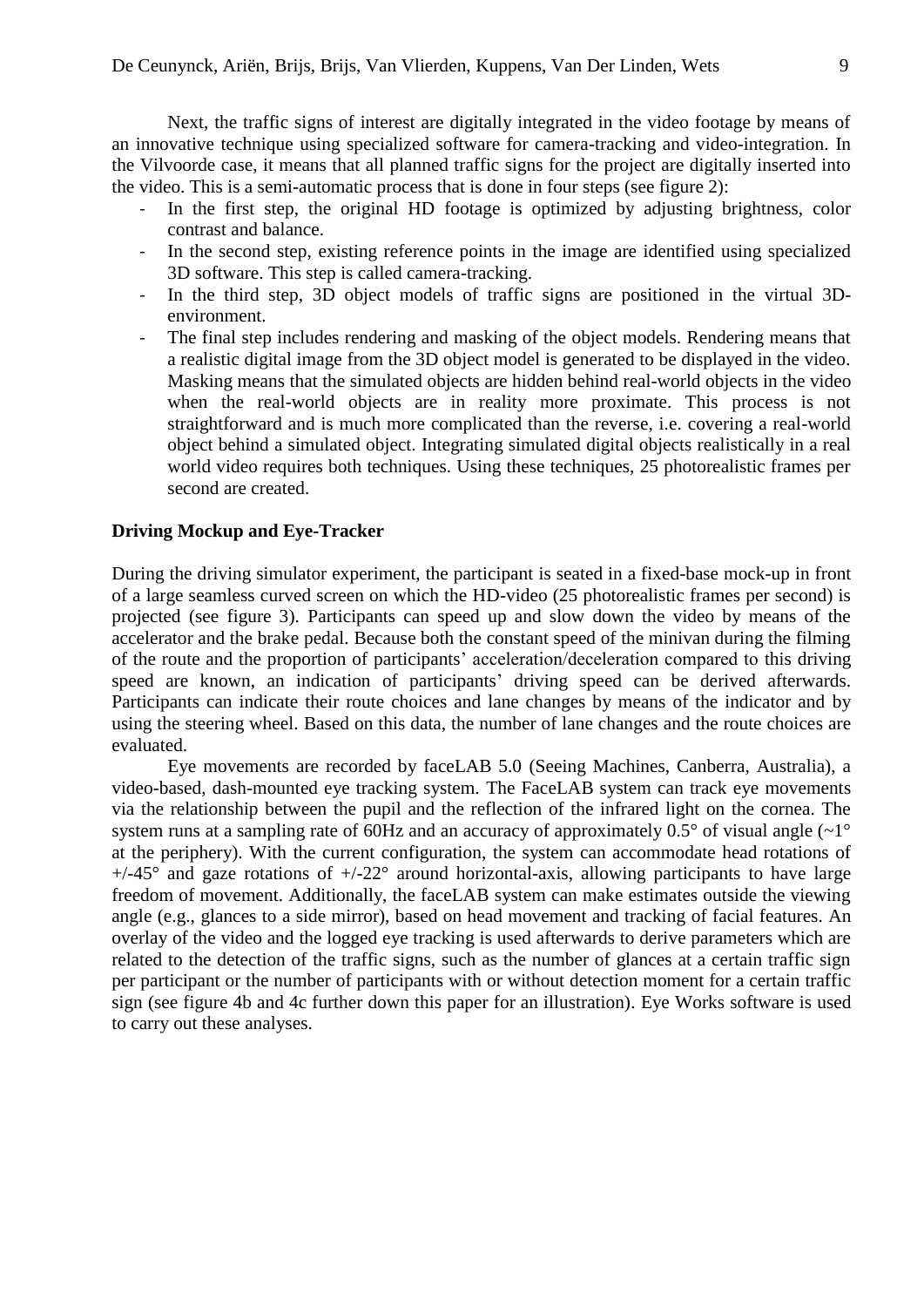

**FIGURE 3 Traffic Sign Simulator mock-up with eye-tracking system.**

# **Laptop Pre- and Post-Tests**

Laptop pre- and post-tests further complement the simulated driving sessions. The main purpose of these tests is to improve the insight in participants' understanding and processing of particular traffic signs or situations. Participants' understanding can to some extent be derived from their decisions in the simulated drives, but more detailed insight is usually helpful.

In the pre-test, participants can be asked to draw specific traffic signs that have been shown to them to investigate how easily the signs can be recalled. Participants' comprehension of traffic signs can be tested by asking them to explain the meaning of the signs in their own words.

In the post-test, participants evaluate the traffic signs of interest on aspects such as sign complexity, difficulty, lay-out, etc. Suggestions about positioning, frequency etc. can also be collected. Finally, the researcher can go through the scenario movie(s) again together with the participants to ask for detailed feedback and suggestions for improvement.

# **An Illustrative Test Case**

The case study we will use to illustrate the application of the Traffic Sign Simulator relates to the reconstruction works on the Vilvoorde fly-over, one of the busiest interchanges in the Belgian motorway network (140,000 vehicles per day) *(35)*. More precisely, we have evaluated the temporary traffic sign plan for the reconstruction works before it was implemented. Proactively evaluating the quality of temporary traffic sign plans is highly relevant because motorway work zones are dangerous locations due to the temporarily changed road environment and rules and the presence of workers at the construction site *(36)*. In such situations, the quality and accuracy of information offered to the road users is of crucial importance, not only to ensure road safety, but also to improve traffic flow and to minimize economic loss caused by congestion. The work zone in Vilvoorde is a challenging case since it involves a complex traffic detour that only applies in a limited time frame, as can be seen in figure 4. The usual exit towards the fly-over (which is indicated in red) is closed each day from 2 PM to 9 PM during the reconstruction works, during which period road users need to follow a detour (indicated in green). The rest of the day, the usual exit towards the fly-over is open, and road users can take the normal route.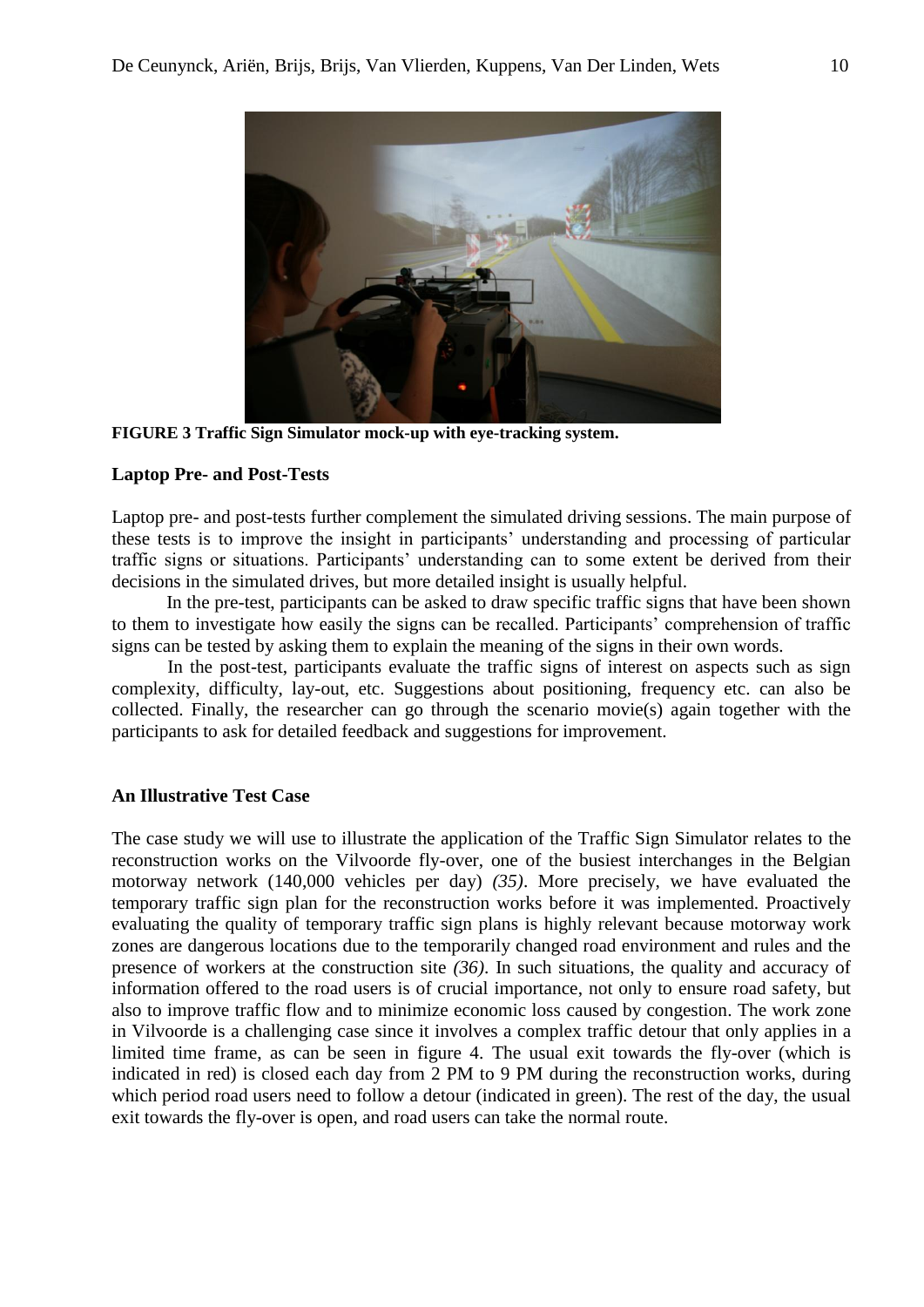

**FIGURE 4 Vilvoorde fly-over detour.**

Twenty-three participants drove through two video recorded scenarios, i.e., the detour route (assuming it was 4 PM) and the normal route (assuming it was 10 AM), and completed a laptop pre- and posttest. Based on the outcome of the experiment a number of practical conclusions and recommendations could be formulated. Some of the most important conclusions and recommendations were as follows:

- Repeated exposure to the main announcement sign is required (both over distance and by positioning the sign systematically at both road sides). This can be derived from the participants' high number of glances to the repeated panels in the scenarios (on average 5-6 glances per person per sign for the repeated signs, see figure 4a), as well as from participants' feedback, and the relatively high amount of incorrect route choices (7 out of 21) in the scenario between 9 PM and 2 PM, taking the detour route while the regular connection is open as well.
- Discrepancy between temporary traffic signs (orange sign panels) or markings and regular traffic signs (blue sign panels) or digital information panels is to be avoided, even though traffic regulations clearly indicate that the regular traffic signs are to be ignored when temporary traffic signs are present (see figure 4b).
- Temporary pavement markings with destination names ('GENT') require only few and short glances, and they are considered very useful by participants (see figure 4b).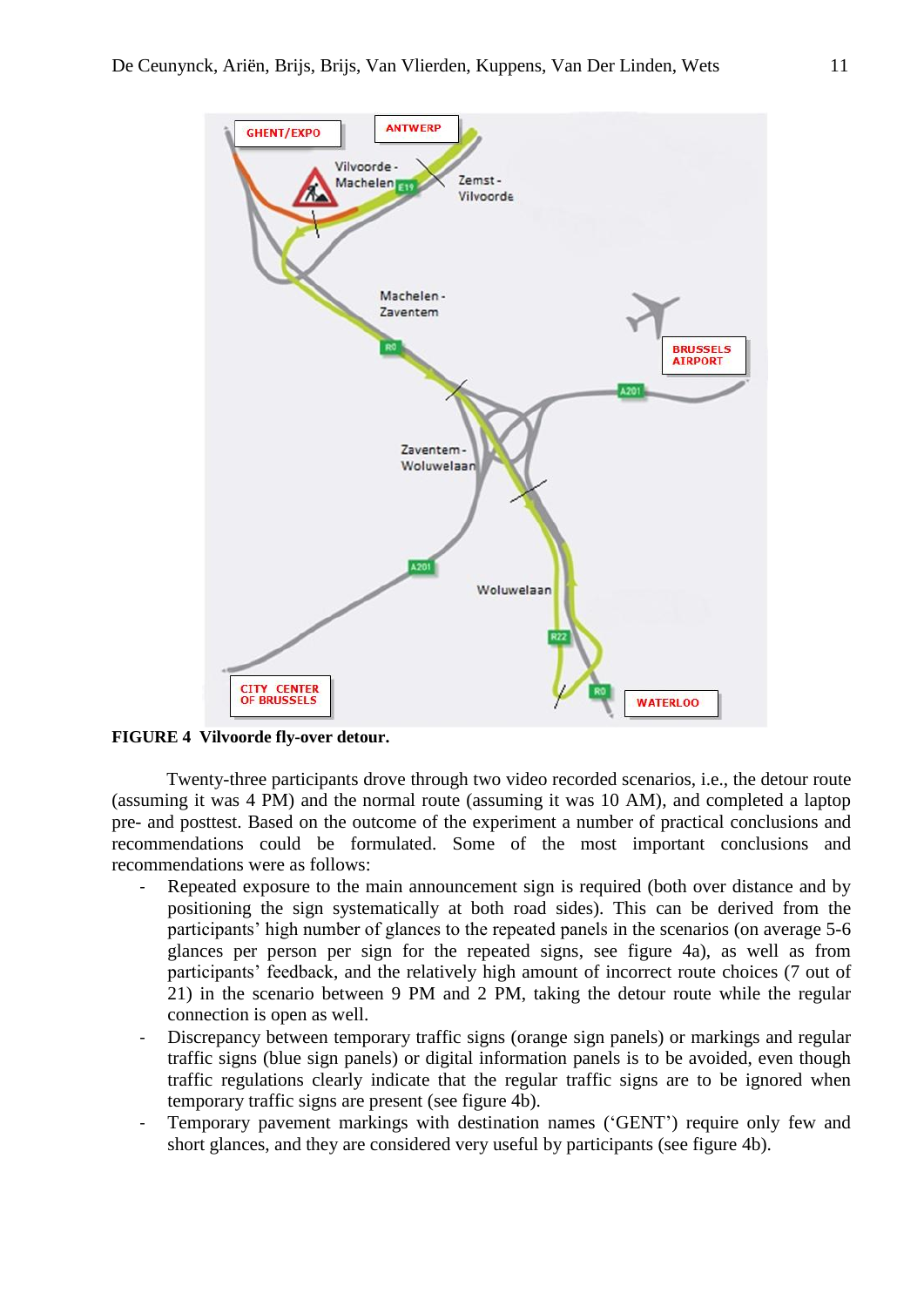- Context-dependent design of the traffic signs (e.g. by adding location-specific additional road elements such as median position and other lanes) improves understanding of the traffic sign (see figure 4c).
- Most participants chose the middle lane in the scenario where the detour applies (2 PM till 9 PM); only two participants chose the right-most lane. Both choices are correct, but it indicates that a number of participants may be in doubt about the status of the right-most lane. This implies that the right lane capacity will not be optimally used, especially at the start of the road works.



c) Context-dependent traffic sign design **FIGURE 5 Illustration of case study results.**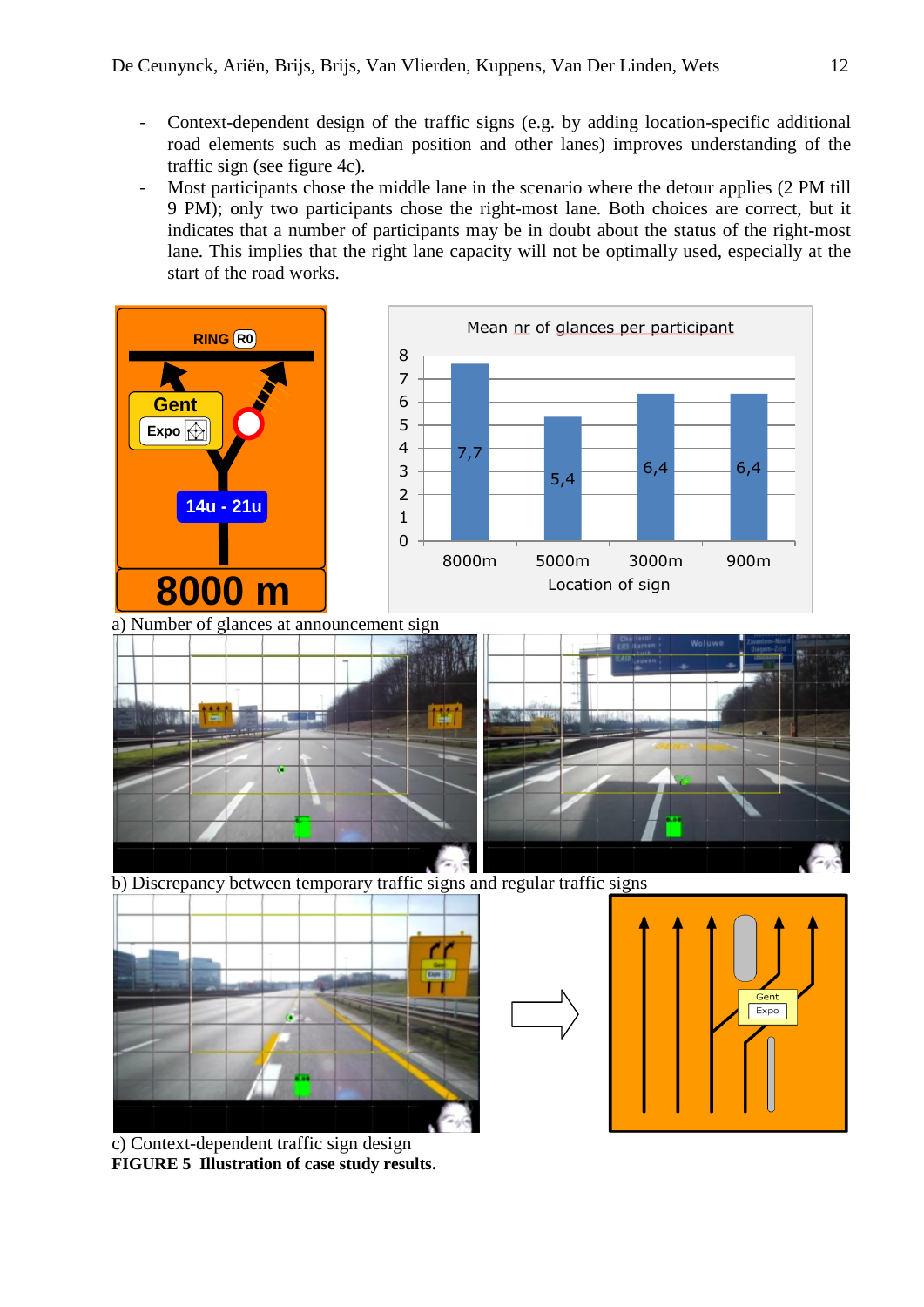#### **Benefits of the Traffic Sign Simulator**

As indicated before, the proactive evaluation and optimization of traffic signs in a realistic environment can lead to major benefits to society. Effective traffic signs can improve road safety by reducing driving errors and by avoiding unexpected behavior that is caused by confusion or by late decision making. It can also lead to improvements in traffic flow and reduced congestion for road users.

Up until now, research using video-based driving simulations have not been able to apply major adjustments to the videos, limiting the possibilities for studying traffic signs in a real-life setting. The Traffic Sign Simulator is unique in combining a video-based driving simulator with sophisticated 3D-engineering and visualization techniques to study complex traffic signs in a highly realistic setting. The combination of high realism and more advanced control over actual driving in a safe environment is the major strength of the research tool. In its combination with specialized eye tracking techniques and laptop pre- and post-tests, the Traffic Sign Simulator allows to study all components of traffic sign effectiveness in detail.

Furthermore, differences between different socio-demographic groups can be explored, and feedback from different groups can be included, which will help to 'design for all'. Design for all is a strategy indicating that design standards need to recognize the variability in performance between different road users, and that therefore the least fitted users of the system should form the basis for design requirements *(37,38)*.

# **Challenges**

The inclusion of participants' actual driving speed could be an important improvement to the tool. At this point, the accelerator and braking pedal are used to determine the pace of the video, but driving speed could be included more explicitly.

The inclusion of interactions with other road users would be another possibility to reduce the gap between the driving scenario and the real-life situation. In the Vilvoorde study, the video was free of other vehicles since approaching traffic was blocked by escorting police cars for safety reasons because of the slow driving speed of the camera van.

Improving the flexibility of the camera track is another possibility for improvement in further research. At this point, the camera track is fixed, and some behavior of the participant will not be visually supported (e.g. incorrect route choices). By having a more flexible camera track, lane changes can be visualized more realistically.

In summary, it can therefore be stated that the tool in its current form is suitable to evaluate driving tasks at the tactical level (such as lane choice and route decisions based on information provided by traffic signs), but less suitable to evaluate operational driving tasks (such as lane position, interaction with other drivers and driving speed).

One final limitation is the fact that application of the traffic sign simulator remains partly dependent on the existing road environment. The use of sophisticated software for camera tracking and video-integration allows for significant highly realistic changes to the existing road environment. However, new sites or reconstructions with large changes to the alignment of the existing roadways are difficult to assess using the traffic sign simulator.

### **Research Opportunities**

The combination of different research methods in the Traffic Sign Simulator allows to do research on many traffic sign related topics that are of scientific and/or public interest. Besides the proactive evaluation of the traffic sign plan for the reconstruction works on the Vilvoorde fly-over,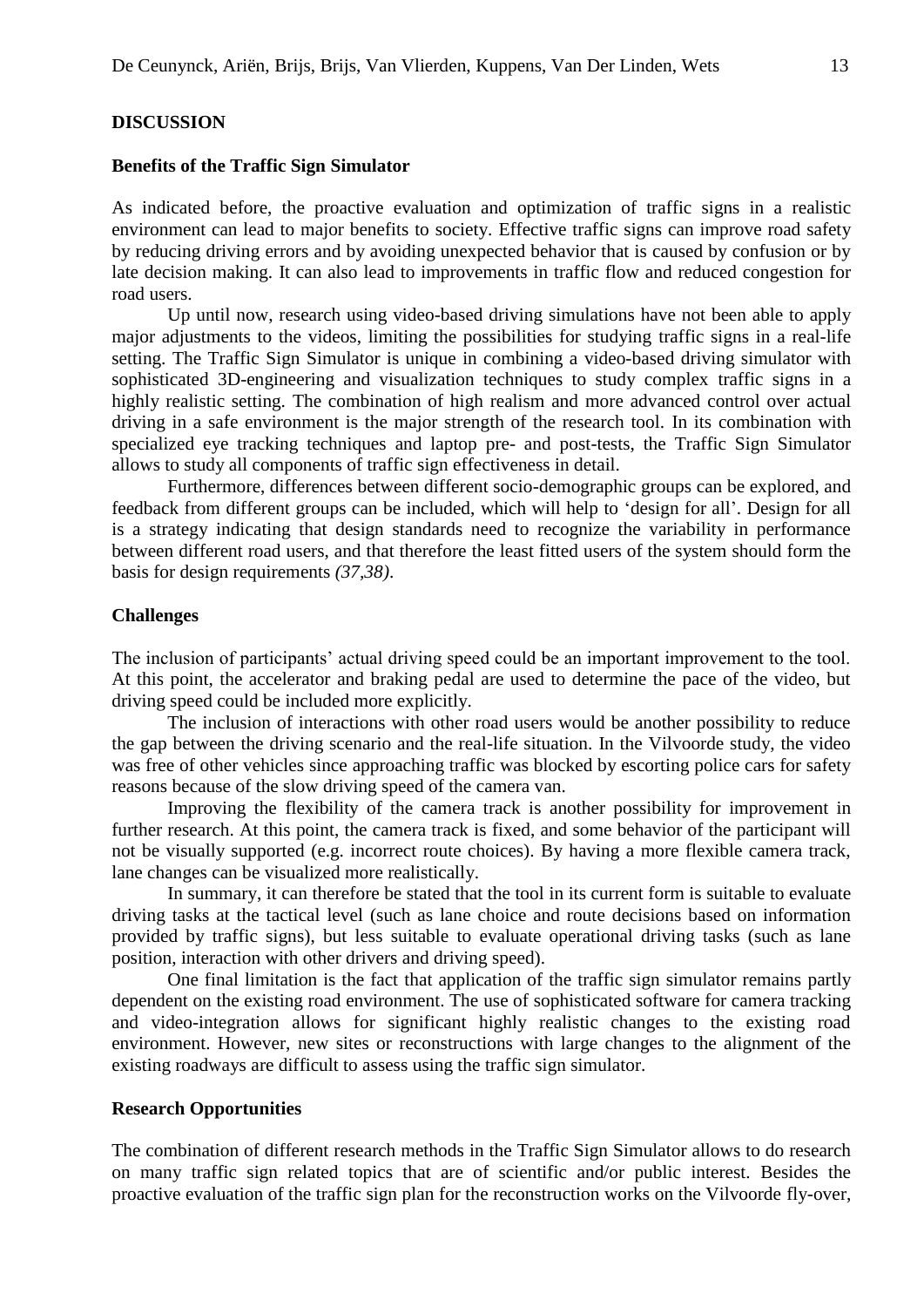the Traffic Sign Simulator has already been used in a wide range of applications, such as the testing of parking routes in cities, route guidance systems to industrial zones and detour routes from the motorway network to the secondary road network in case of an incident on the motorway. Other examples of research opportunities could involve sight distance (e.g. *(39)*), the effect of different messages displayed on VMS (e.g. *(33)*), the implementation of VMS in the context of dynamic traffic management (e.g. traffic lane signalization, variable speed limits and the opening or closure of a rush-hour lane), dynamic route choice behavior (e.g. *(40)*) or the impact of advertisement panels on driving behavior and visual attention (e.g. *(19,41)*).

# **ACKNOWLEDGEMENTS**

Part of this research was funded by the European Regional Development Fund (EFRO) and the Flemish Agency for Innovation by Science and Technology (IWT). The authors thank Marc Geraerts for technical assistance. The content of this paper is the sole responsibility of the authors.

# **REFERENCES**

- 1. Wegman, F., L. Aarts, and C. Bax. Advancing sustainable safety: National road safety outlook for The Netherlands for 2005–2020. *Safety Science*, Vol. 46, No. 2, 2008, pp. 25-32.
- 2. AASHTO. *Highway Safety Manual*, 1st ed. AASHTO, Washington D.C., USA, 2010.
- 3. European Parliament and Council of the European Union. Directive 2008/96/EC of the European Parliament and of the Council of 19 November 2008 on road infrastructure safety management. *Official Journal of the European Union*. L319/59, 2008.
- 4. RiPCORD-iSEREST. Road infrastructure safety management: Results from the RiPCORDiSEREST Project. http://ec.europa.eu/transport/roadsafety\_library/ [publications/ripcord\\_infrastructure\\_safety\\_management\\_brochure.pdf,](http://ec.europa.eu/transport/roadsafety_library/%20publications/ripcord_infrastructure_safety_management_brochure.pdf) Accessed Jan. 9, 2013
- 5. Kontogiannis, T., and S. Malakis. A proactive approach to human error detection and identification in aviation and air traffic control. *Safety Science*, Vol. 47, No. 5, 2009, pp. 693- 706.
- 6. Kessels-Habraken, M., T. Van der Schaaf, J. De Jonge, and C. Rutte. Defining near misses: Towards a sharpened definition based on empirical data about error handling processes. *Social Science & Medicine*, Vol. 70, No. 9, 2010, pp. 1301-1308.
- 7. Burns, C.M. Towards proactive monitoring in the petrochemical industry. *Safety Science*, Vol. 44, No. 1, 2006, pp. 27–36.
- 8. Castro, C., and T. Horberry. *The human factors of transport signs*. CRC Press LLC, Boca Raton, USA, 2004.
- 9. Federal Highway Administration. *Manual on uniform traffic control devices for streets and highways*. Federal Highway Administration, Washington D.C., USA, 2012.
- 10. Martens, M.H. Assessing Road Sign Perception: A Methodological Review. *Transportation Human Factors*. Vol. 2, No. 4, 2000, pp. 347-357.
- 11. Zhang, Y., and H. Ge. Assessment of Presence Conditions of Pavement Markings with Image Processing. *Transportation Research Record: Journal of the Transportation Research Board*, No. 2272, 2012, pp. 94–102.
- 12. Theeuwes, J., and H. Godthelp. Self-explaining roads. *Safety Science*. Vol. 19, No. 2, 1995, pp. 217-225.
- 13. International Commission of Illumination. *Roadsigns*. Publication CIE 074-1988. CIE Central Bureau, Vienna, Austria, 1988.
- 14. Department of Transport (DoT). *Specifications for drawings and markings: warning signs*. Publication P-530, London, UK, 1991.
- 15. Gartner, N.H., C.J. Messer, and A. Rathi. *Traffic flow theory*. Tuner Fairbank Highway Research Centre. 1992.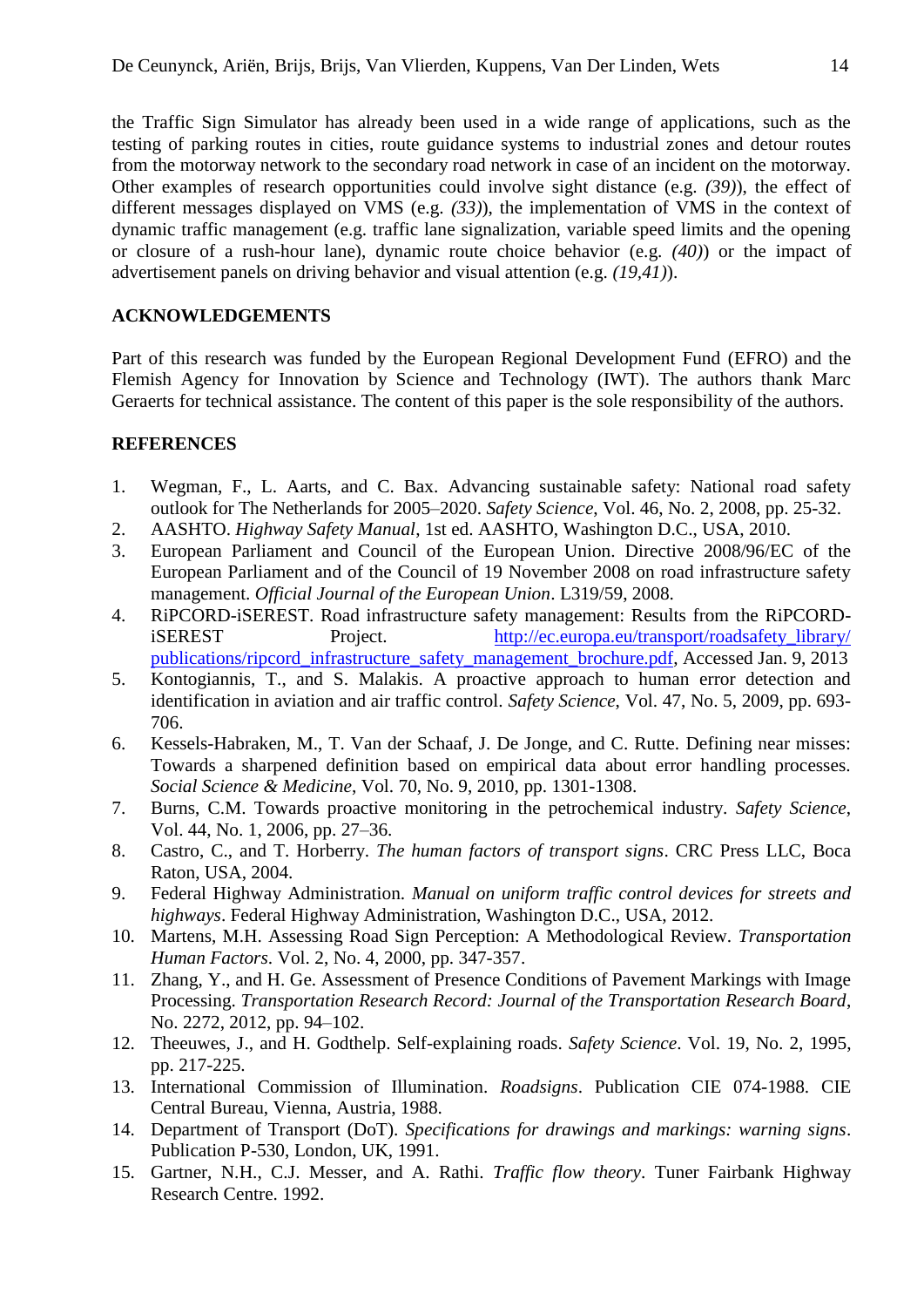- 16. Santiago-Chaparro, K.R., M. DeAmico, A. Bill, M. Chitturi, and D.A. Noyce. Creating Realistic Scenarios for Conducting Virtual Road Safety Audits. *Proceedings of the 92nd Annual Meeting of the Transportation Research Board*. Washington D.C., USA, 2013.
- 17. Borowsky, A., D. Shinar, and Y. Parmet. Sign location, sign recognition, and driver experience. *Transportation Research Part F: Traffic Psychology and Behaviour*, Vol. 11, No. 6, 2008, pp. 459–465.
- 18. Borowsky, A., D. Shinar, and Y. Parmet. The Relation Between Driving Experience and Recognition of Road Signs Relative to Their Locations. *Human Factors: The Journal of the Human Factors and Ergonomics Society*. Vol. 50, No. 2, 2008, pp. 173–182.
- 19. Crundall, D., and G. Underwood. The priming function of road signs. *Transportation Research Part F: Traffic Psychology and Behaviour*, Vol. 4, No. 3, 2001, pp. 187–200.
- 20. Crundall, D., E. Crundall, E. Clarke, and A. Shahar. Why do car drivers fail to give way to motorcycles at T-junctions? *Accident Analysis & Prevention*, Vol. 44, No. 1, 2012, pp. 88– 96.
- 21. Erke, A., F. Sagberg, and R. Hagman. Effects of route guidance variable message signs (VMS) on driver behavior. *Transportation Research Part F: Traffic Psychology and Behaviour*, Vol. 10, No. 6, 2007 pp. 447–57.
- 22. Gates, T.J., P.J. Carlson, and G. Hawkins. Field evaluation of warning and regulatory signs with enhanced conspicuity properties. *Transportation Research Record: Journal of the Transportation Research Board*. No. 1862, 2004 pp. 64–76.
- 23. Garvey, P.M., K.N. Chriwa, D.T. Meeker, M.T. Pietrucha, A.Z. Zineddin, R.S. Ghebrial, and J. Montalbano. New font and arrow for national park service guide signs. *Transportation Research Record: Journal of the Transportation Research Board*, No. 1862, 2004, pp. 1–9.
- 24. Dingus, T.A., S.G. Klauer, V.L. Neale, A. Petersen, S.E. Lee, J.D. Sudweeks, M.A. Perez, J. Hankey, D.J. Ramsey, S. Gupta, C. Bucher, Z.R. Doerzaph, J. Jermeland, and R.R. Knipling. *The 100-Car Naturalistic Driving Study, Phase II - Results of the 100-Car Field Experiment*. Publication DOT HS 810 593, Virginia Tech Transportation Institute, Blacksburg, USA, 2006.
- 25. Gordon, T.J., L.P. Kostyniuk, P.E. Green, M.A. Barnes, D.F. Blower, S.E. Bogard, A.D. Blankespoor, D.J. LeBlanc, B.R. Cannon, and S.B. McLaughlin. *Development of Analysis Methods Using Recent Data: A Multivariate Analysis of Crash and Naturalistic Event Data in Relation to Highway Factors Using the GIS Framework*. Publication SHRP2 Safety Project S01C, National Academy of Sciences, 2013.
- 26. Carlson, P.J., and G. Hawkins. Legibility of overhead guide signs with encapsulated versus microprismatic retroflective sheeting. *Transportation Research Record: Journal of the Transportation Research Board*, No. 2465, 2003, pp. 59–66.
- 27. Fisher, D.L., M. Rizzo, J.K. Caird, and J.D. Lee. *Handbook of Driving Simulation for Engineering, Medicine, and Psychology*. CRC Press LLC, Boca Raton, USA, 2011.
- 28. Dutta, A., D.L. Fisher, and D.A. Noyce. Use of a driving simulator to evaluate and optimize factors affecting understandability of variable message signs. *Transportation Research Part F: Traffic Psychology and Behaviour*, Vol. 7, No. 4-5, 2004, pp. 209–227.
- 29. Godley, S.T., T.J. Triggs, B.N. Fildes. Driving simulator validation for speed research. *Accident Analysis & Prevention*, Vol. 34, No.5, 2002, pp. 589–600.
- 30. Yan, X., M. Abdel-Aty, E. Radwan, X. Wang, and P. Chilakapati. Validating a driving simulator using surrogate safety measures. *Accident Analysis & Prevention*, Vol. 40, No. 1, 2008, pp. 274–288.
- 31. Ariën, C., K. Brijs, W. Ceulemans, E.M.M. Jongen, S. Daniels, T. Brijs, and G. Wets. The effect of pavement markings on driving behavior in curves: A driving simulator study. *Proceedings of the 91st Annual Meeting of the Transportation Research Board*. Washington D.C., USA, 2012.